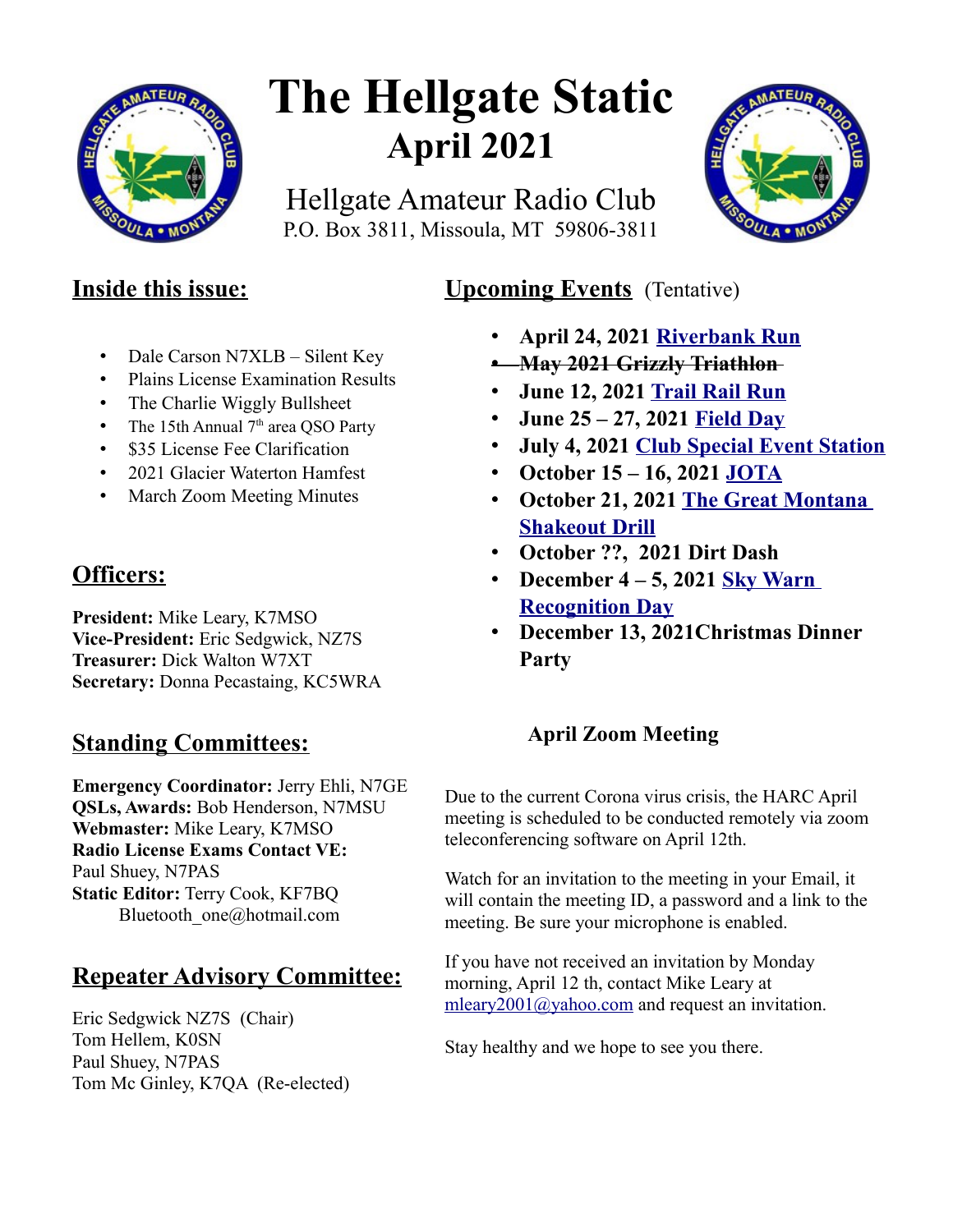## **Dale Carson N7XLB – Silent Key**

Dale R. Carson, Amateur Radio Operator, N7XLB, of Missoula, passed away at his home. Dale was active on DMR, especially on Brandmeister Network, Worldwide Channel 91, and frequently checked into the HARC, Wednesday night VHF Net.

## **HARC License Testing Session Plains MT**

The HARC Volunteer Examiner Team conducted license examinations in Plains MT on 27 Mar 2021. There were nine candidates taking tests. One Technician upgraded to General Class and seven of eight who tested for Technician Class were successful.

## **THE CHARLIE WIGGLY BULLSHEET**

News and Views from HARC's CW ops

By Dick Walton W7XT

If there is sufficient demand, HARC's HF Committee will offer a CW class again this year. Indications of interest should be conveyed to any member of the committee via email. Committee members are W7XT, K0SN and K7QA.

CWops is a worldwide club for CW operators. The club holds one-hour mini-contests three times each week. Local times now are Wednesday, 7-8 AM, 1-2 PM, and 9-10 PM. Average speeds for these contests are rather high, 32-36 WPM. Three times each year, however, the contest speeds were limited to a maximum of 20 WPM to give newer CW operators an opportunity to participate. The K1USN Radio Club of Massachusetts took on the job of offering slow speed contests early this winter. Now known as the "SSTs," these one-hour mini contests are offered on Sundays at 6:00 PM, local, and Fridays at 2:00 PM. The maximum speed specified is 20 WPM, but average speeds are much lower, probably 12-16 WPM. K7MTD, a graduate of HARC's CW class last year, is a regular participant. Bands for all these contests depend upon propagation and time. The activity occupies about 20 KHz, from 25 above the bottom of the band up.

Speaking of contests, the Seventh Area QSO Party (7QP) comes up the first two days in May, i.e., shortly before our May club meeting. Modes are CW, Phone and Digital. This is a low-key contest, one not requiring a great deal of skill to be enjoyable.

The CW traffic nets remain vital and active since the establishment of Radio Relay International a few years ago and its reorganization of a large portion of the ARRL sponsored National Traffic System. That shift brought some name changes, e.g., PAN, the Pacific Area Net, the highest level net in the western part of the country, became WAN, the Western Area Net. Area coverage and structure remained the same. Trans-Continental Corps, the group of operators who linked the Eastern, Central and Pacific area nets, became IATN, the Inter-Area Traffic Net. New net manuals were expertly prepared and are available for download from the RRI site, along with other helpful materials. Despite some wizards' pronouncements of CW's obsolescence it remains a vital means of emergency communication.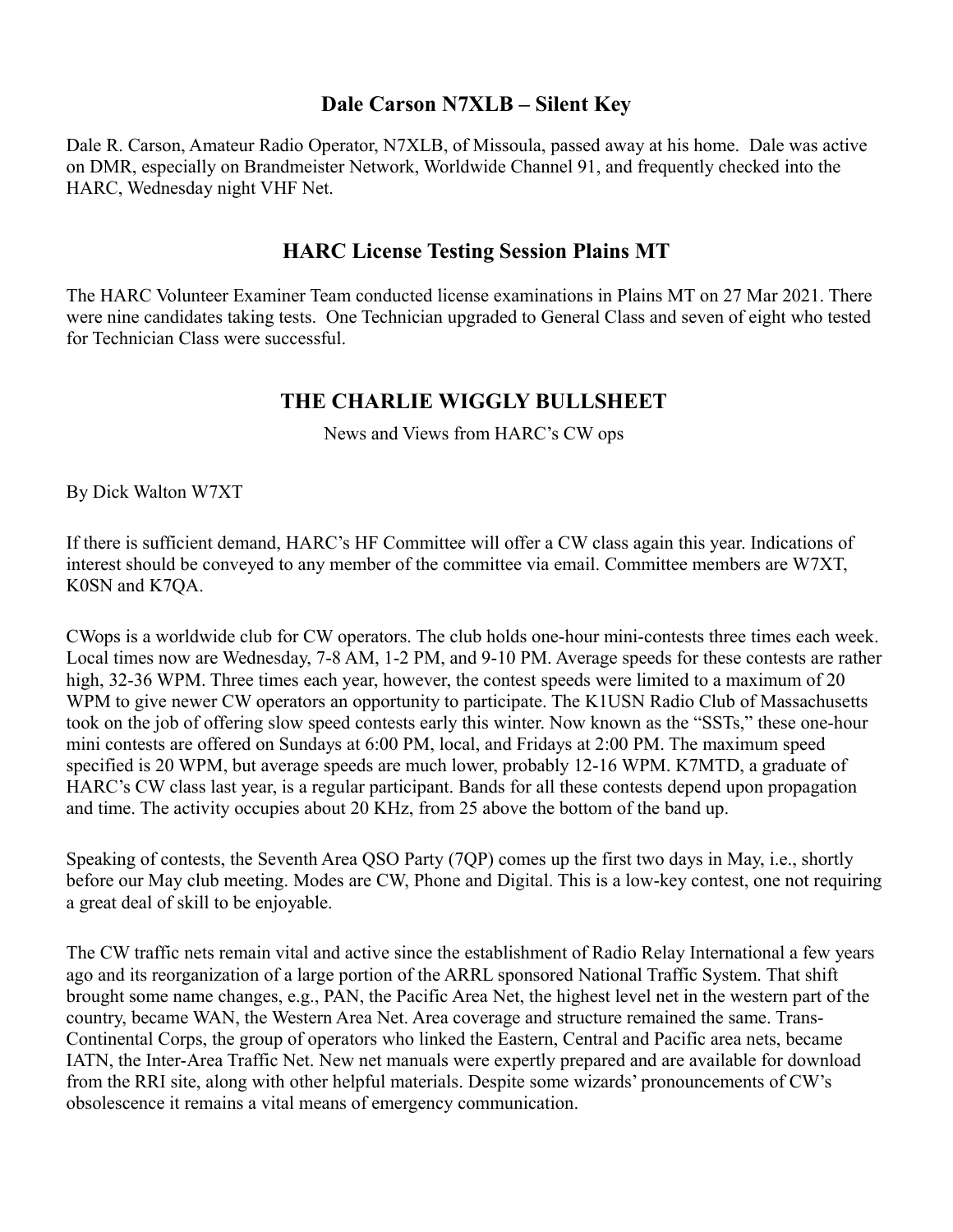## **The 15th annual 7QP**

The 15th annual 7QP will run this year on Saturday, May 1. We have an outstanding record to uphold. Based on number of logs received last year, 7QP is the 3rd largest QSO party in the country and growing. For the past several years we have had all 36 Oregon Counties on the air. All kinds of 7QP info is available at www.7QP.org.

One reason 7QP has been so successful it that we share the weekend with three other QSO parties:New England, Indiana and Delaware. We use the same exchange format, we have unique county codes, and we sort contacts that don't count in scoring so you can send your log to all four without having to edit your log. Just copy their whole exchange.

Covid 19 is still among us and will probably impact some of the multi-ops. I put a Covid-specific allowance for those who want to try a "distributed multi-op", the only constraint is that all stations must be within the same county.

Remember the Digital category or in mixed mode. Any digital contact counts 4 points! We can help out all those guys looking for Oregon on RTTY or PSK. Suggested frequencies: 80 kHz up on PSK; 86 kHz up on RTTY. The Digital modes provide another way to get more new operators with modest stations into the activity on HF. Unfortunately FT4 and FT8 will not work, the 7QP exchange is not compatible. And if you log on a computer, please email us a copy of your log even if you don't care to compete for an award. It helps us score the event. A convenient Web Form is available to paste your log into.

Suggestion: If you are not using a computer logging program, now is the time to get into it. I suggest using N1MM+. It's easy, it's FREE, and was used by 70% of all entrants last year. Even if you are using another program to track your QSOs, DXCC, etc, you can easily export your log from N1MM back into it when the contest is over. Not only that, there are three other QSO parties that also use our weekend. N1MM is the only one that will let you log their exchange as sent. You can then enter these by sending your log to them. It helps us and them too.

Whether you can participate this year or not, I'd appreciate your reply to confirm your email address (and note any duplication), and so we can make other arrangements to cover your county. Gilliam, Grant, Harney, Hood River, Malheur, Morrow, Sherman, Walawa, Wasco, and Wheeler remain as targets for expeditions and/or mobiles.

Talk it up when you can. Consider giving a talk to your local club about the 7QP. Your support and enthusiasm for this event is the backbone of the participation in Oregon. And remember to put May 1st on your wife's calendar so you don't get pre-scheduled.

 I look forward to hearing from you and, as always, thanks for your support of the 7QP.

73, Dick Frey, K4XU Bend, OR 7QP Chairman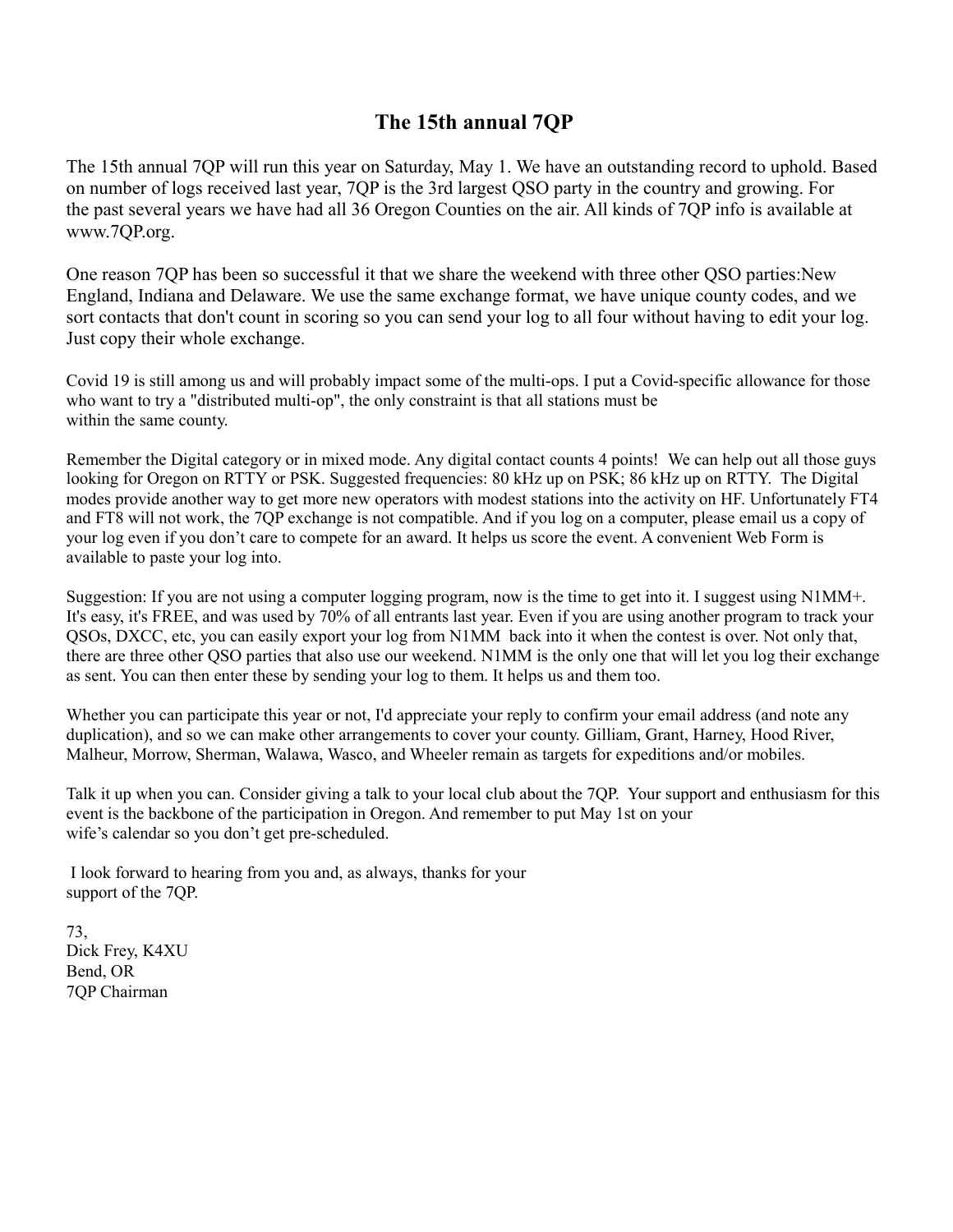## **ARRL Clarifies Effective Date For New \$ 35 License Fee**

The ARRL issued a bulletin clarifying the date at which the new fee schedule for amateur radio licenses will become effective.

Contrary to what you may have heard or read, the collection of application fees for the amateur radio service and certain other services will NOT begin on April 19, 2021.

Although April 19, 2021 is the date the rules in the FCC Report and Order adopted last December generally take effect – i.e., one month after the R&O was published in the March 19, 2021 Federal Register – certain parts of those rules, including collection of the application fees for the amateur radio service, will NOT begin on that date.

The effective date for new amateur radio fees has not yet been established. The FCC explicitly states in the published Notice that the fees will not take effect until:

- \* the requisite notice has been provided to Congress; AND
- \* the FCC's information technology systems and internal
- procedures have been updated; AND
- \* the Commission publishes [FUTURE] notice(s) in the Federal
- Register announcing the effective date of such rules.

The League's counsel for FCC matters estimates that the effective start date for collecting the fees will be some time this summer, but regardless of the exact timing we will have advance notice.

## **87th Glacier Waterton Hamfest**

Registration for the 87<sup>th</sup> Glacier Waterton Hamfest is now open. Glacier Waterton is the longest continuous running annual hamfest in the world.

July  $16<sup>th</sup> - 18<sup>th</sup> 2021$ , Three days of amateur radio fun and prizes.

- Seminars
- V.E. Testing
- Hidden Transmitter Hunts
- Tailgate Swap Meet
- Craft Sales
- Children's Activities

If you registered for last years 86th Hamfest (2020) and opted NOT to receive a refund, there is no need to register again for this years Hamfest. Your registration is good for the 87th Hamfest!

Additional information and registation forms are available at: <https://www.gwhamfest.org/>